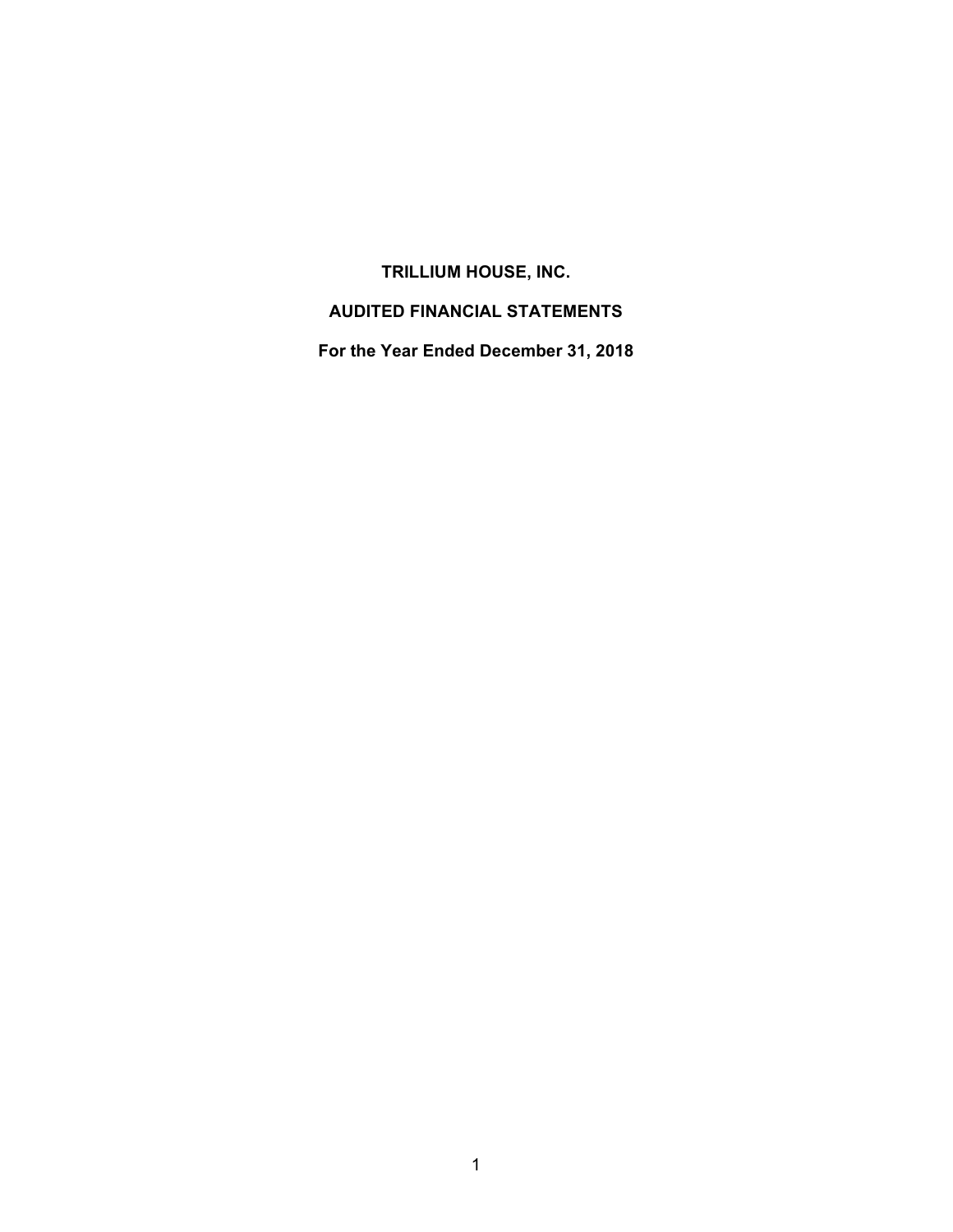# **TABLE OF CONTENTS**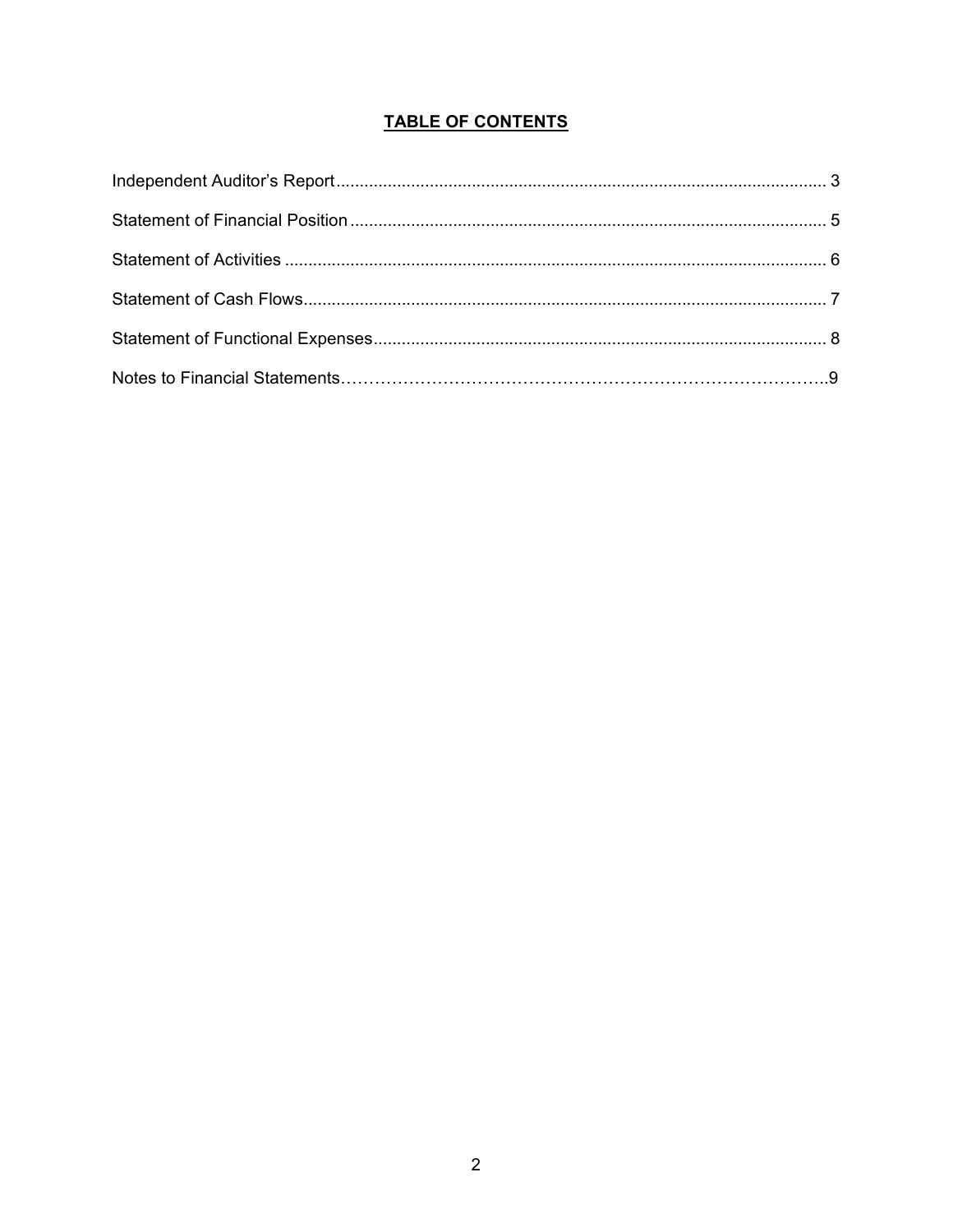

## INDEPENDENT AUDITOR'S REPORT

To the Board of Directors of Trillium House, Inc.

We have audited the accompanying financial statements of Trillium House, Inc. (a nonprofit organization), which comprise the statement of financial position as of December 31, 2018, and the related statements of activities, functional expenses, and cash flows for the year then ended, and the related notes to the financial statements.

## **Management's Responsibility for the Financial Statements**

Management is responsible for the preparation and fair presentation of these financial statements in accordance with accounting principles generally accepted in the United States of America; this includes the design, implementation, and maintenance of internal control relevant to the preparation and fair presentation of financial statements that are free from material misstatement, whether due to fraud or error.

## **Auditor's Responsibility**

Our responsibility is to express an opinion on these financial statements based on our audit. We conducted our audit in accordance with auditing standards generally accepted in the United States of America. Those standards require that we plan and perform the audit to obtain reasonable assurance about whether the financial statements are free from material misstatement.

An audit involves performing procedures to obtain audit evidence about the amounts and disclosures in the financial statements. The procedures selected depend on the auditor's judgment, including the assessment of the risks of material misstatement of the financial statements, whether due to fraud or error. In making those risk assessments, the auditor considers internal control relevant to the entity's preparation and fair presentation of the financial statements in order to design audit procedures that are appropriate in the circumstances, but not for the purpose of expressing an opinion on the effectiveness of the entity's internal control. Accordingly, we express no such opinion. An audit also includes evaluating the appropriateness of accounting policies used and the reasonableness of significant accounting estimates made by management, as well as evaluating the overall presentation of the financial statements.

We believe that the audit evidence we have obtained is sufficient and appropriate to provide a basis for our audit opinion.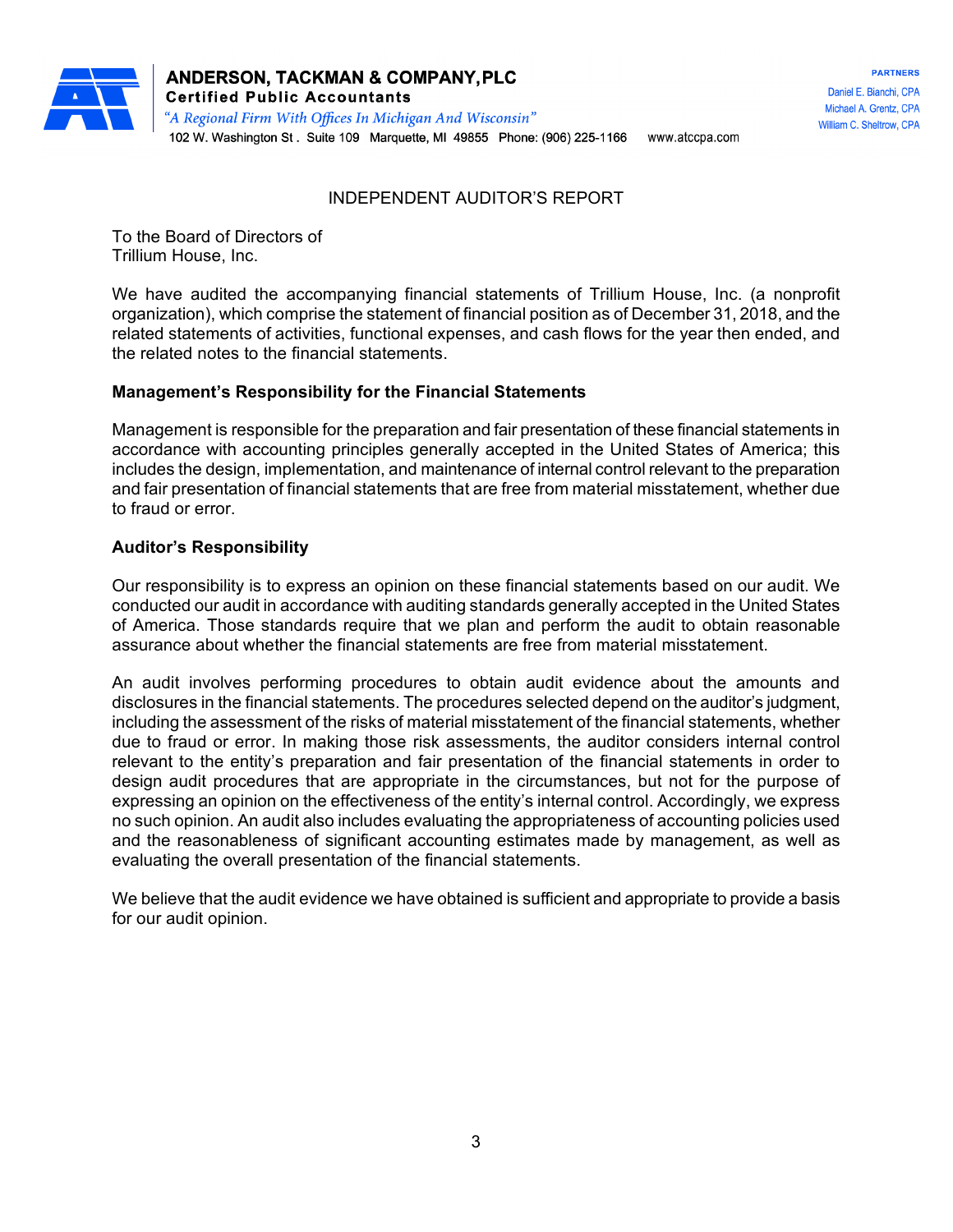# **Opinion**

In our opinion, the financial statements referred to above present fairly, in all material respects, the financial position of Trillium House, Inc. as of December 31, 2018, and the changes in its net assets and its cash flows for the year then ended in accordance with accounting principles generally accepted in the United States of America.

Anderson, Tackman & Company, PLC Certified Public Accountants Marquette, MI September 27, 2019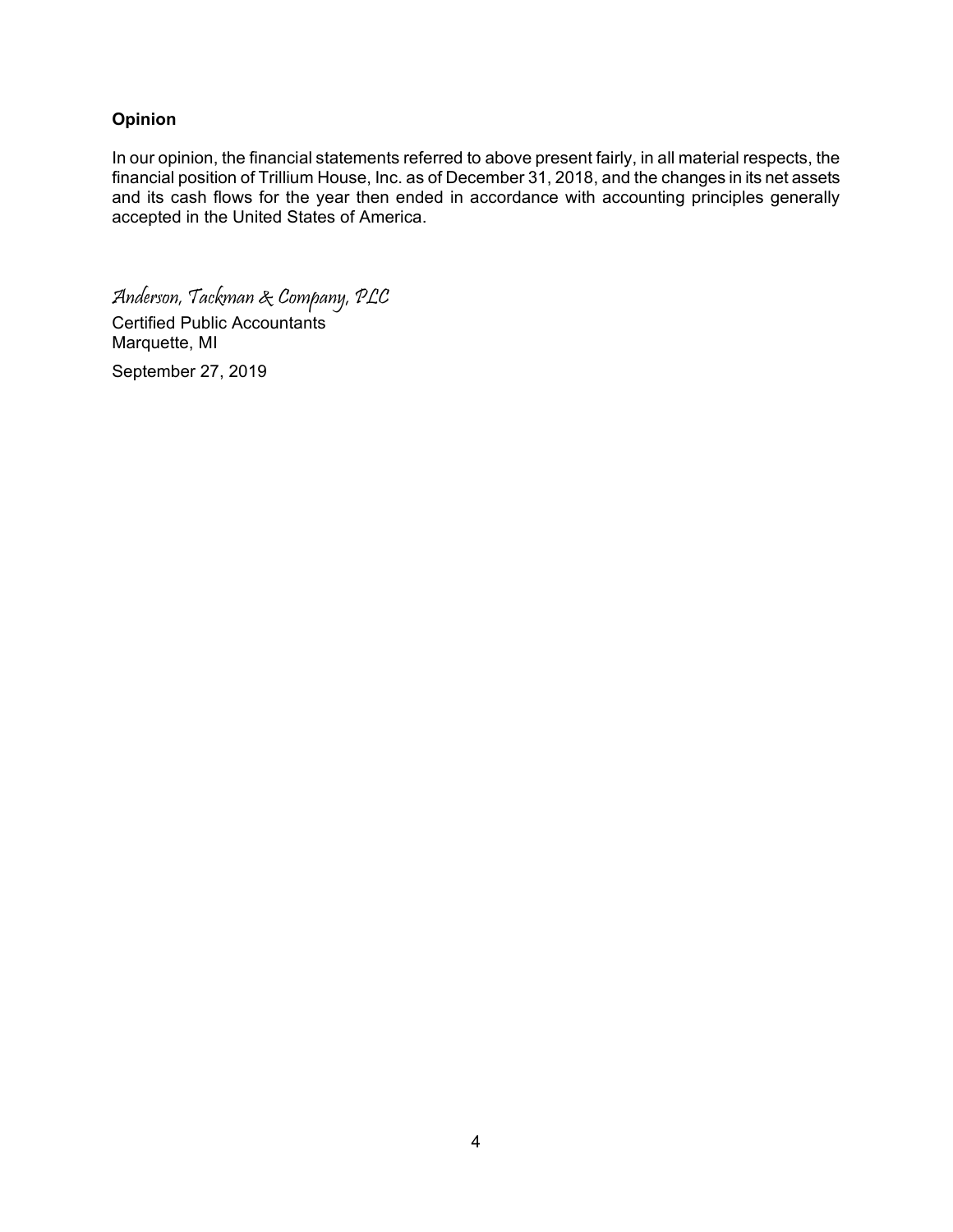#### STATEMENT OF FINANCIAL POSITION

#### December 31, 2018

| <b>ASSETS</b>                          |                                     |                 |
|----------------------------------------|-------------------------------------|-----------------|
| <b>CURRENT ASSETS:</b>                 |                                     |                 |
| Cash and cash equivalents              |                                     | \$<br>62,447    |
| Accounts receivable                    |                                     | 11,354          |
| Prepaid expenses                       |                                     | 3,624           |
| Unconditional promises to give         |                                     | 92,019          |
|                                        | <b>Total Current Assets</b>         | 169,444         |
| <b>NON-CURRENT ASSETS:</b>             |                                     |                 |
| Unconditional promises to give         |                                     | 105,796         |
|                                        |                                     | 105,796         |
|                                        |                                     |                 |
| Property, plant, and equipment:        |                                     |                 |
| Land                                   |                                     | 225,000         |
| Building design and development        |                                     | 1,921,683       |
| Fixtures, furniture and equipment      |                                     | 30,290          |
|                                        |                                     | 2,176,973       |
| Less accumulated depreciation          |                                     | (27, 671)       |
| Net Property, Plant, and Equipment     |                                     | 2,149,302       |
|                                        | <b>Total Non-Current Assets</b>     | 2,255,098       |
|                                        | <b>TOTAL ASSETS</b>                 | \$<br>2,424,542 |
|                                        |                                     |                 |
| <b>LIABILITIES AND NET ASSETS</b>      |                                     |                 |
| <b>CURRENT LIABILITIES:</b>            |                                     |                 |
| Accounts payable                       |                                     | \$<br>6,554     |
| Accrued payroll and related liabilites |                                     | 14,945          |
|                                        | <b>Total Current Liabilities</b>    | 21,499          |
| <b>NON-CURRENT LIABILITES:</b>         |                                     |                 |
| Note payable                           |                                     | 131,866         |
|                                        | <b>Total Non-Current Liabilites</b> | 131,866         |
|                                        | <b>Total Liabilities</b>            | 153,365         |
| <b>NET ASSETS:</b>                     |                                     |                 |
| Net assets without donor restrictions  |                                     | 2,073,362       |
| Net assets with donor restrictions     |                                     | 197,815         |
|                                        | <b>Total Net Assets</b>             | 2,271,177       |
|                                        | TOTAL LIABILITIES AND NET ASSETS    | \$<br>2,424,542 |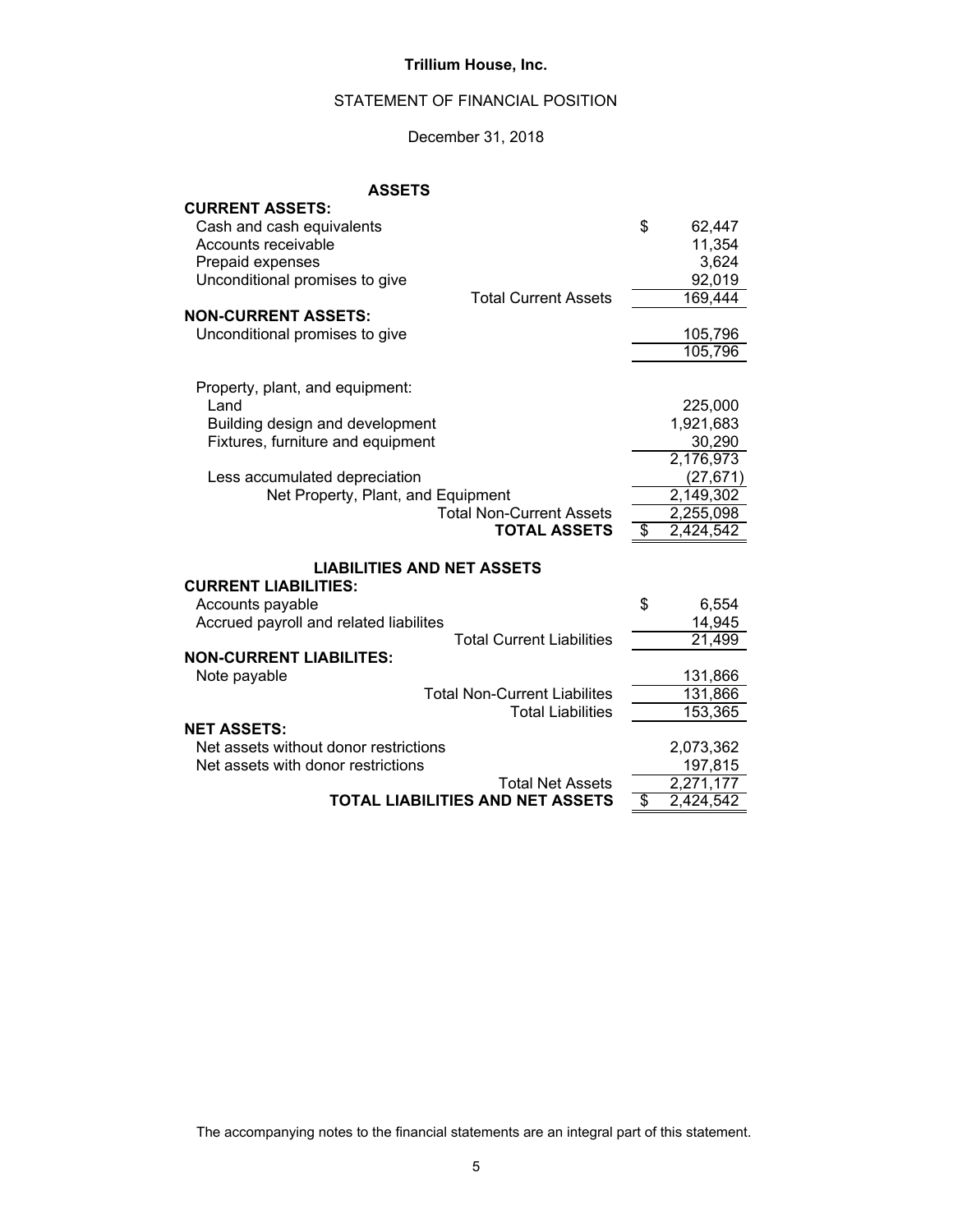# STATEMENT OF ACTIVITIES

# For the year ended December 31, 2018

|                                       | <b>Net Assets</b><br><b>Without Donor</b><br><b>Restrictions</b> | <b>Net Assets</b><br><b>With Donor</b><br><b>Restrictions</b> | Total           |
|---------------------------------------|------------------------------------------------------------------|---------------------------------------------------------------|-----------------|
| <b>SUPPORT AND REVENUE:</b>           |                                                                  |                                                               |                 |
| SUPPORT:                              |                                                                  |                                                               |                 |
| Contributions                         | \$<br>116,023                                                    | \$<br>209,035                                                 | \$<br>325,058   |
| Grants                                |                                                                  | 56,096                                                        | 56,096          |
| Patient revenue                       | 56,533                                                           |                                                               | 56,533          |
| Interest income                       | 767                                                              |                                                               | 767             |
| Net assets released from restrictions | 2,185,667                                                        | (2, 185, 667)                                                 |                 |
|                                       |                                                                  |                                                               |                 |
| <b>TOTAL REVENUE AND SUPPORT</b>      | 2,358,990                                                        | (1,920,536)                                                   | 438,454         |
|                                       |                                                                  |                                                               |                 |
| EXPENSES:                             |                                                                  |                                                               |                 |
| Program services                      | 180,921                                                          |                                                               | 180,921         |
| Management and general                | 90,633                                                           |                                                               | 90,633          |
| Fundraising                           | 45,385                                                           |                                                               | 45,385          |
| <b>TOTAL EXPENSES</b>                 | 316,939                                                          |                                                               | 316,939         |
|                                       |                                                                  |                                                               |                 |
| Change in net assets                  | 2,042,051                                                        | (1,920,536)                                                   | 121,515         |
|                                       |                                                                  |                                                               |                 |
| Net assets beginning of year          | 31,311                                                           | 2,118,351                                                     | 2,149,662       |
| <b>NET ASSETS END OF YEAR</b>         | \$2,073,362                                                      | $\overline{\mathcal{E}}$<br>197,815                           | 2,271,177<br>\$ |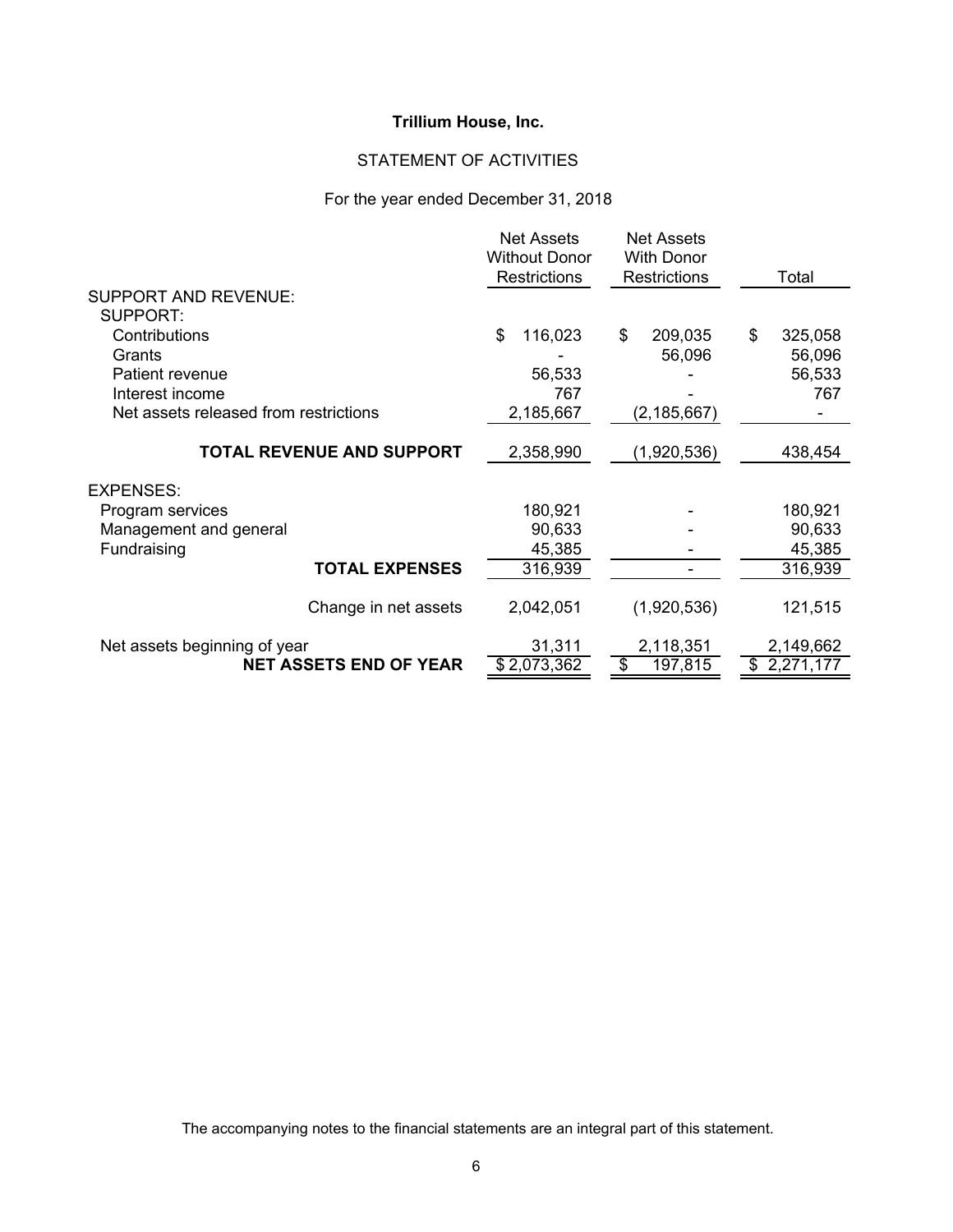# STATEMENT OF CASH FLOWS

For the year ended December 31, 2018

| <b>CASH FLOWS FROM OPERATING ACTIVITIES:</b>                                            |               |
|-----------------------------------------------------------------------------------------|---------------|
| Cash received from contributions                                                        | \$<br>529,814 |
| Interest received                                                                       | 767           |
| Cash received from patient revenue                                                      | 45,179        |
| Cash received from grants                                                               | 56,096        |
| Cash paid to suppliers and employees                                                    | (252,450)     |
| NET CASH PROVIDED (USED) BY OPERATING ACTIVITIES                                        | 379,406       |
| <b>CASH FLOWS FROM INVESTING ACTIVITIES:</b><br>Property, plant and equipment additions | (925, 817)    |
| <b>NET CASH PROVIDED (USED) BY INVESTING ACTIVITIES</b>                                 | (925, 817)    |
| <b>CASH FLOWS FROM FINANCING ACTIVITIES:</b><br>Proceeds from note payable              | 131,866       |
| <b>NET CASH PROVIDED (USED) BY FINANCING ACTIVITIES</b>                                 | 131,866       |
| <b>NET CHANGE IN CASH AND CASH EQUIVALENTS</b>                                          | (414, 545)    |
| Cash and cash equivalents, beginning of year                                            | 476,992       |
| CASH AND CASH EQUIVALENTS, END OF YEAR                                                  | 62,447        |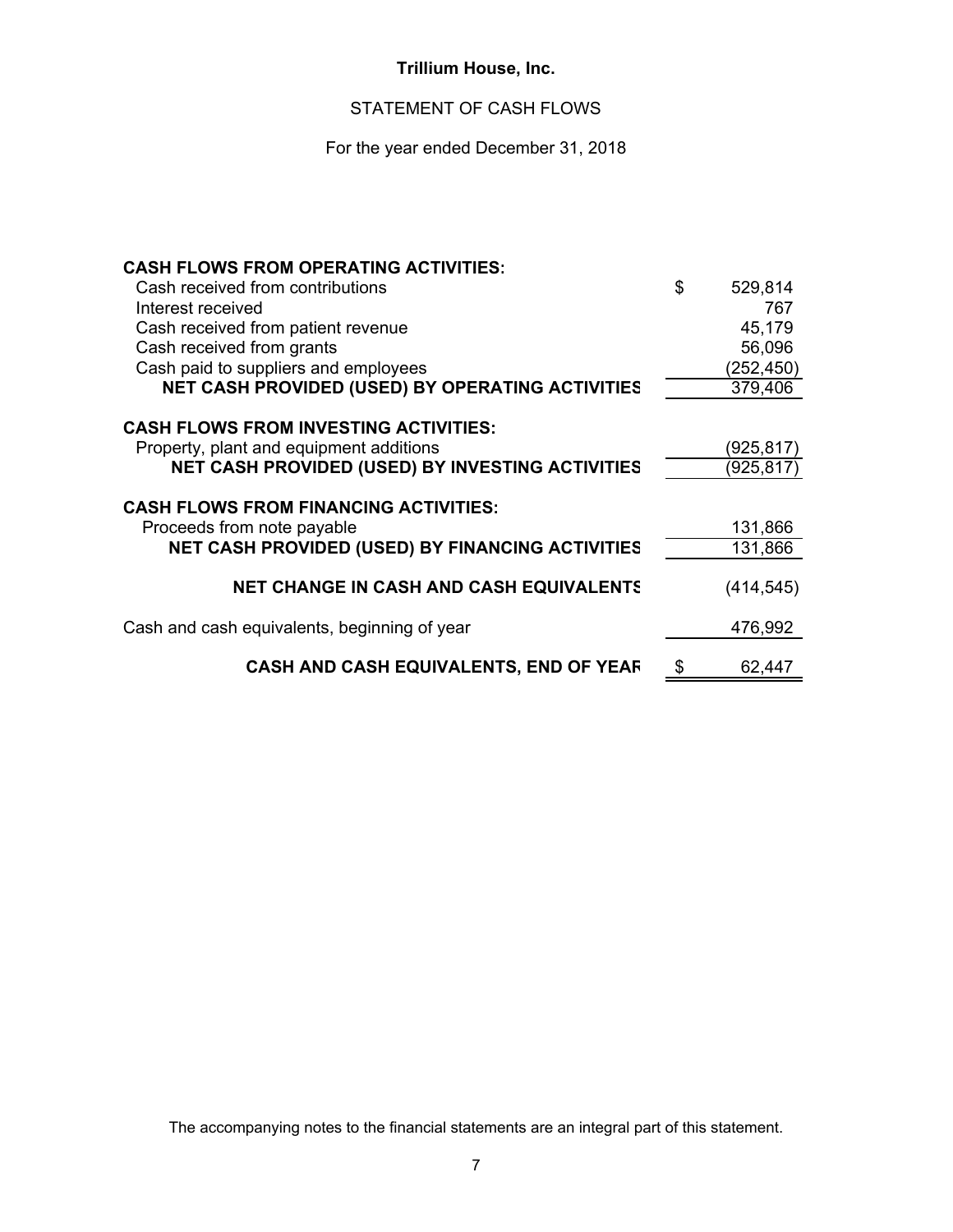# STATEMENT OF FUNCTIONAL EXPENSES

# For the year ended December 31, 2018

|                              |         | Management   |             |               |
|------------------------------|---------|--------------|-------------|---------------|
|                              | Program | and General  | Fundraising | Total         |
|                              |         |              |             |               |
| Payroll expenses             | 90,773  | 41,016       | 33,227      | 165,016<br>\$ |
| Employee related expenses    | 5,738   | 5,738        |             | 11,476        |
| <b>Contracted services</b>   |         | 6,755        |             | 6,755         |
| Legal expenses               |         | 20,000       |             | 20,000        |
| Bank and credit card charges |         | 1,559        |             | 1,559         |
| Loan interest expense        | 2,260   | 565          |             | 2,825         |
| Rent                         | 1,656   | 414          |             | 2,070         |
| Repairs and maintenance      | 2,607   | 651          |             | 3,258         |
| Furniture                    | 4,684   | 1,171        |             | 5,855         |
| <b>Utilities</b>             | 10,639  | 1,244        |             | 11,883        |
| Depreciation                 | 18,853  | 6,542        | 1,219       | 26,614        |
| Communications               | 2,709   | 967          | 193         | 3,869         |
| Insurance                    | 5,807   | 1,089        | 363         | 7,259         |
| <b>Supplies</b>              | 18,679  | 2,413        | 2,308       | 23,400        |
| Marketing                    | 16,165  | 365          | 7,871       | 24,401        |
| Travel and meetings          | 80      | 120          | 199         | 399           |
| Miscellaneous expense        | 270     | 25           | 5           | 300           |
|                              |         |              |             |               |
| <b>TOTAL EXPENSES \$</b>     | 180,920 | 90,634<br>\$ | 45,385<br>S | 316,939<br>\$ |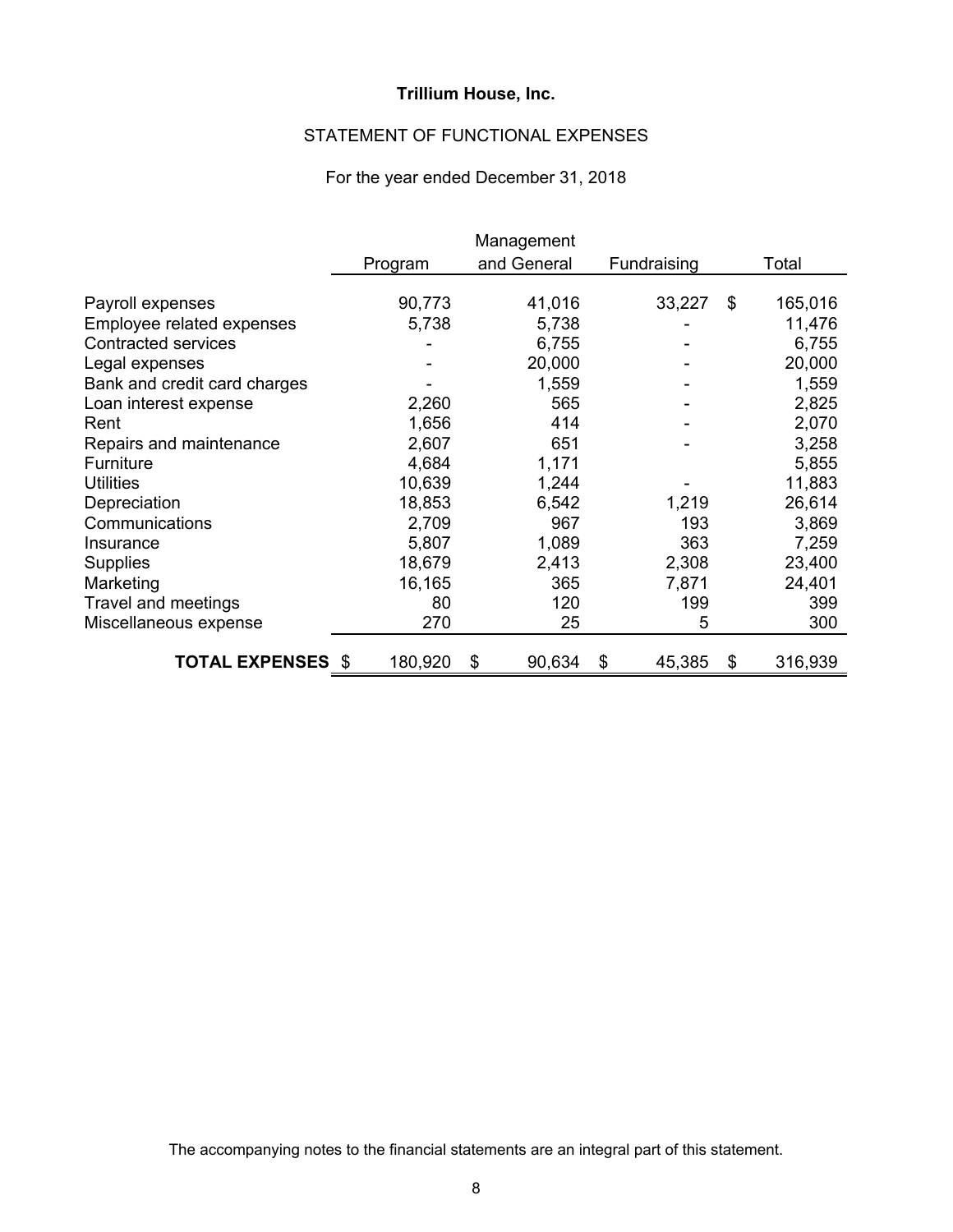# **TRILLIUM HOUSE, INC.**

## **NOTES TO FINANCIAL STATEMENTS**

## **December 31, 2018**

## **NOTE A – SUMMARY OF SIGNIFICANT ACCOUNTING PRINCIPLES:**

## *Nature of Activities*

The accounting policies followed by the Trillium House, Inc. and the methods of applying those policies which materially affect the determination of financial position, changes in net assets, cash flows and results of activities are summarized below.

Trillium House, Inc.'s mission statement is to provide a safe and supporting living environment for those living with a terminal diagnosis.

Trillium House, Inc. placed the property, plant, and equipment in service and began operations on July 13, 2018.

## *Financial Statement Presentation*

The Trillium House, Inc. conforms to the provisions of the Financial Accounting Standards Board (FASB) Accounting Standards Codification (ASC) 958-605-45-3, "*Contributions Received"* and ASC 958-210-45-9, *"Classification of Net Assets", as amended by ASU 2016-14.* In accordance with these provisions, Trillium House, Inc. is required to report information regarding its financial position and activities according to two classes of net assets: net assets with donor restrictions and net assets without donor restrictions.

The Trillium House, Inc. has adopted ASU 2016-14 *Presentation of Financial Statements of Not-for-Profit Entities* for the year ended December 31, 2018 and changes have been applied retrospectively as required by the Accounting Standard Update. Changes include: donations of property and equipment recorded as net assets without donor restriction when placed into service, statement of cash flows no longer requires reconciliation to change in net assets, required disclosure of expenses classified by function and nature, required disclosure of transparency and utility of liquidity, net assets reported in two categories, as net assets with donor restrictions and net assets without donor restrictions.

Descriptions of the asset classes are as follows:

#### Net Assets Without Donor Restrictions

Represent funds for which the use of has not been restricted as to use by donors. Certain of these assets may be designated by the governing board of Trillium House, Inc. and its supporting organizations to be used for a specific purpose.

## Net Assets with Donor Restrictions

Represent funds whose use is limited by donor-imposed stipulations that expire either by passage of time or fulfillment of the stipulations, or that do not expire. The funds are reported as revenues with donor restrictions upon receipt and are transferred to net assets without donor restrictions net assets when the time or purpose restrictions have been met, if applicable.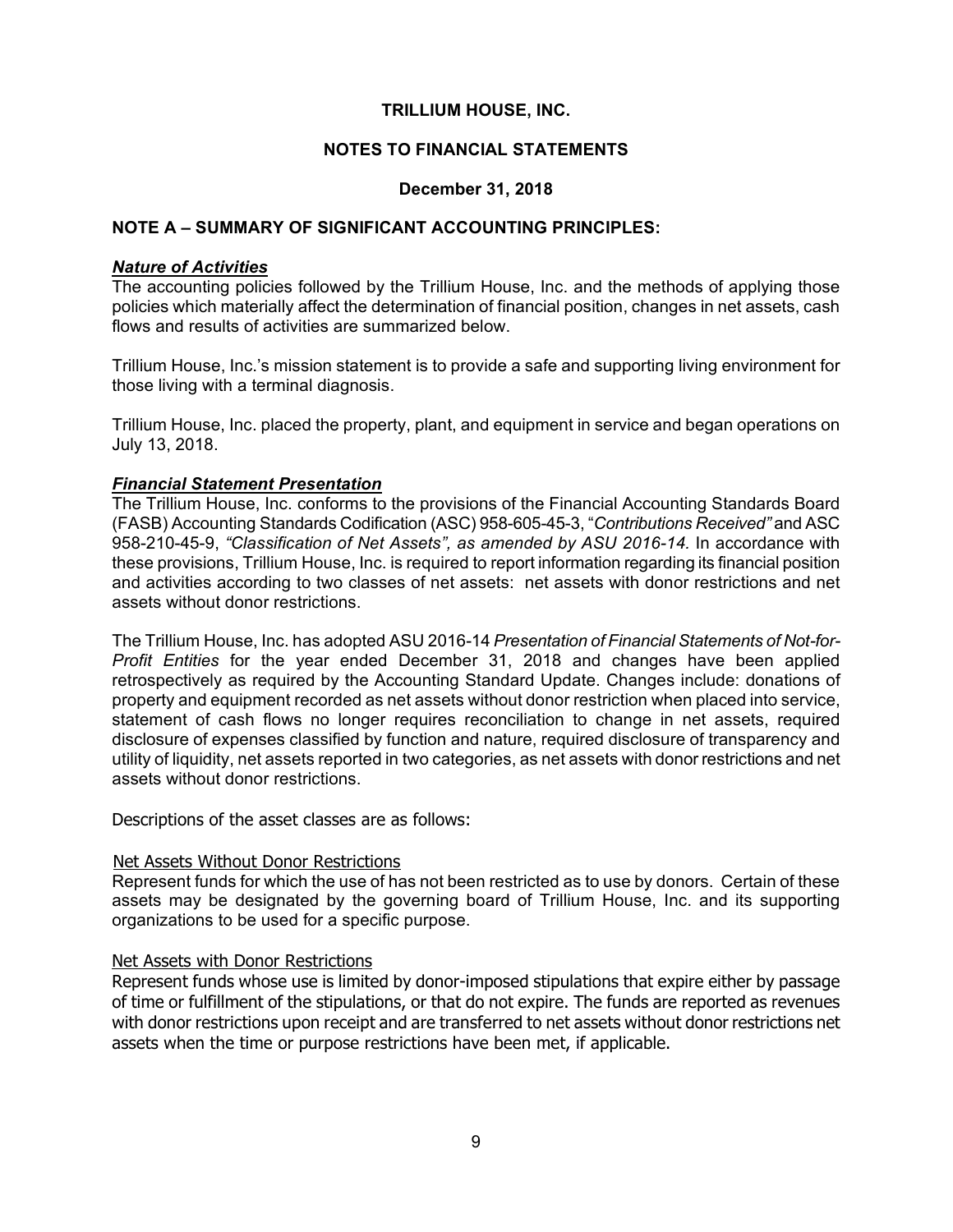# **NOTE A – SUMMARY OF SIGNIFICANT ACCOUNTING PRINCIPLES (Continued):**

Unconditional promises to give due in the ensuing year are reflected as current promises to give and are recorded at their net realizable value. Unconditional promises to give due in subsequent years are reflected as long-term promises to give and are recorded at the present value of their net realizable value, using risk-free interest rates applicable to the years in which the promises are received to discount the amounts. Promises to give are from the Capital Campaign, which began in 2014, or from general contributions. Promises to give were reduced to net realizable value based on management's evaluation of potential uncollectible promises receivable at year end.

Contributions of donated non-cash assets are recorded at their fair values in the period received. Contributions of donated services that create or enhance nonfinancial assets or that required specialized skills, are provided by individuals possessing those skills, and would typically need to be purchased if not provided by donation, are recorded at their fair values in the period received.

## *Basis of Accounting*

The accompanying financial statements have been prepared on the accrual basis of accounting in accordance with U.S. generally accepted accounting principles.

## *Cash Equivalents*

Cash equivalents consist of short-term, highly liquid investments which are readily convertible into cash within ninety (90) days of purchase.

#### *Contributions*

All contributions are considered to be available for unrestricted use unless specifically restricted by the donor. Amounts received that are designated for future periods or restricted by the donor for specific purposes are reported as support with restrictions that increase those net assets classes. When a restriction expires, net assets with donor restrictions are reclassified to net assets without donor restrictions and reported in the statement of activities as net assets released from restrictions.

Donated services requiring specific expertise are recorded at their fair market value.

#### *Property, Plant and Equipment*

Property and equipment is stated at cost for assets purchased and fair market value of assets donated to the organization. All direct expenses relating to the building have been capitalized. There were no indirect expenses related to the building to capitalize for 2018. Depreciation is computed on a straight-line method over the useful lives of the assets generally as follows:

| Building design and development   | $15-39$ years |
|-----------------------------------|---------------|
| Fixtures, furniture and equipment | 3-10 years    |

## *Estimates*

The preparation of financial statements in conformity with generally accepted accounting principles requires management to make estimates and assumptions that affect certain reported amounts and disclosures. Accordingly, actual results could differ from those estimates.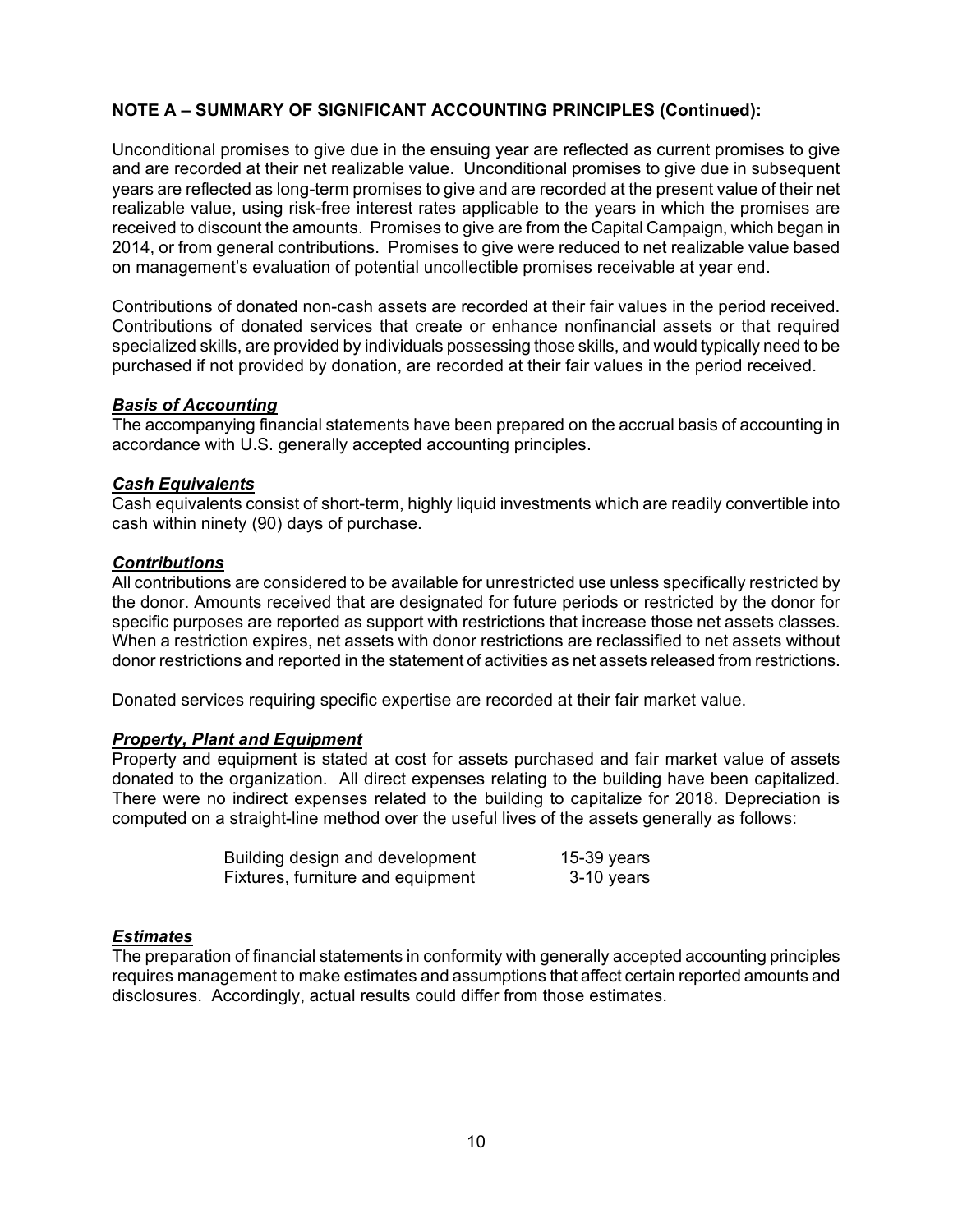# **NOTE A – SUMMARY OF SIGNIFICANT ACCOUNTING PRINCIPLES (Continued):**

## *Income Taxes*

Trillium House, Inc. is exempt from federal income taxes under section 501(c)(3) of the Internal Revenue Code as a charitable organization whereby only unrelated business income, as defined by Section 509(a)(1) of the Code, is subject to federal income tax. Trillium House, Inc. did not conduct any unrelated business activities, and therefore has made no provision for federal income taxes in the accompanying financial statements. The organization's federal Exempt Organization Information Returns (Form 990) for 2016, 2017 and 2018 are subject to examination by the Internal Revenue Service, generally for three years after they were filed.

## *Subsequent Events*

Management evaluates events occurring subsequent to the date of the financial statements in determining the accounting for and disclosure of transactions and events that affect the financial statements. Subsequent events have been evaluated through September 27, 2019, which is the date the financial statements were available to be issued.

## *Advertising*

Advertising costs are expensed as incurred.

#### *Functional Allocation of Expenses*

The costs of providing the various programs and other activities have been summarized on a functional basis in the statement of activities. Accordingly, certain costs have been allocated amongst program, administrative, and fundraising. Where information is available to directly allocate costs amongst the categories it is used. All other expenses are allocated by management's estimates.

#### **NOTE B – CASH:**

#### *Custodial Credit Risk-Deposits*

Custodial credit risk is the risk that in the event of a bank failure, Trillium House, Inc.'s deposits may not be returned to it. The carrying amounts of the deposits with financial institutions were \$62,447 of which \$62,447 was insured by the Federal Deposit Insurance Corporation.

## **NOTE C – RESTRICTIONS ON NET ASSETS:**

A portion of the restrictions on net assets at the end of 2018 relate to funds raised through the Capital Campaign, a drive to raise funds to build a facility for Trillium House, Inc.

An additional amount was restricted that relates to a pledge to be used for indigent patients.

Net assets with donor restrictions are available for the following purposes:

| Build a facility                         | \$129,813 |
|------------------------------------------|-----------|
| Operations                               | 68,002    |
| Total net assets with donor restrictions | \$197,815 |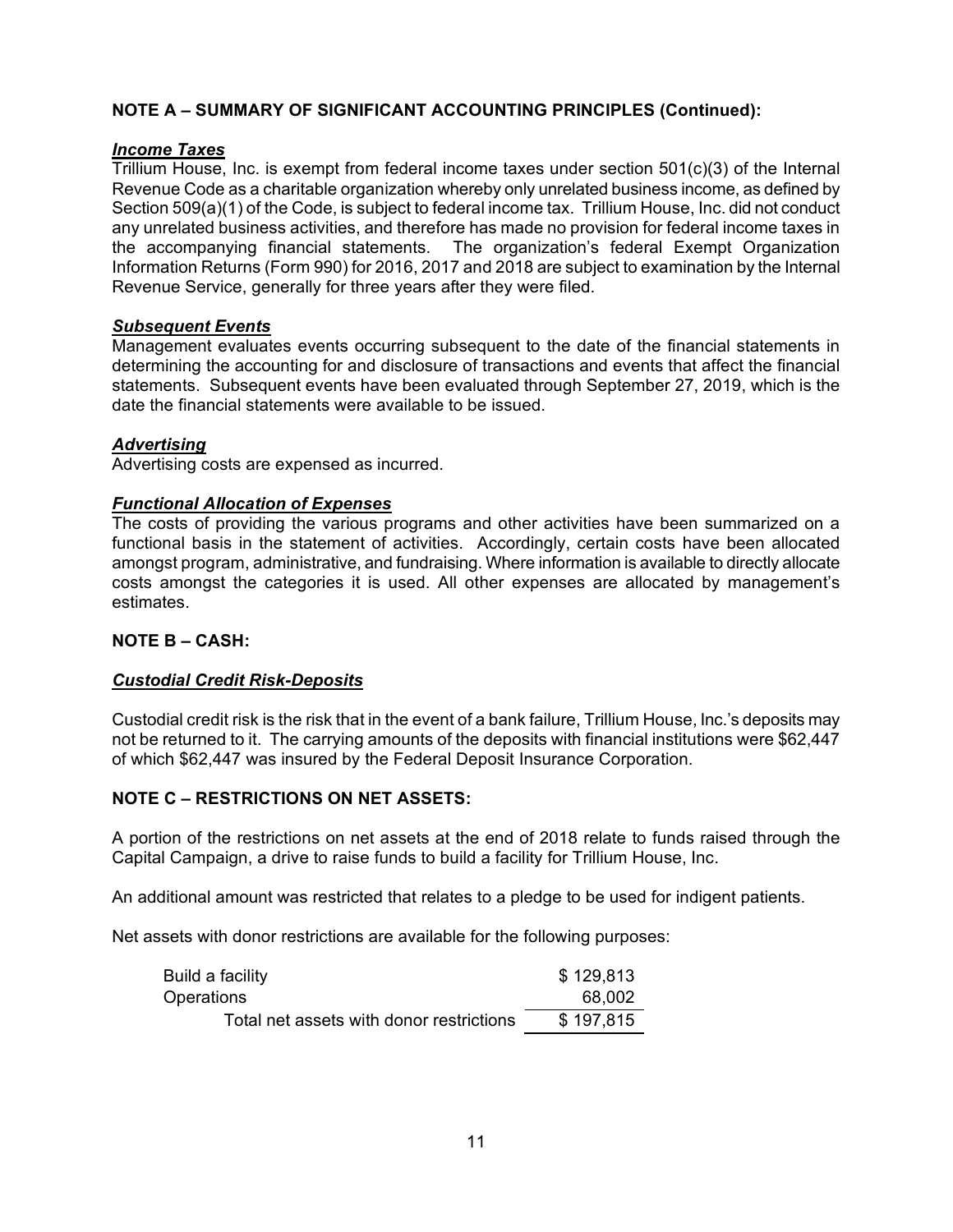# **NOTE D – PROMISES TO GIVE:**

Unconditional restricted promises to give at December 31, 2018 are as follows:

| Receivables in less than one year     | \$99,457  |
|---------------------------------------|-----------|
| Less: Allowance for doubtful accounts | (7, 438)  |
| Net Receivable in less than One Year  | 92,019    |
|                                       |           |
| Receivables in one to five years      | 113,049   |
| Receivables in more than five years   |           |
| Less discount to present value        | (7, 253)  |
| Net Receivable in One to Ten Years    | 105,796   |
| NET UNCONDITIONAL PROMISES TO GIVE    | \$197,815 |

Unconditional promises to give due in more than one year are reflected at the present value of estimated future cash flows using a discount rate of 2.69%.

Trillium House, Inc. has made an allowance for uncollectible accounts based on subsequent collections and past collection history. The net remaining amounts are expected to be collectible.

## **NOTE E – CONCENTRATION OF CREDIT RISK:**

The Trillium House, Inc. service area is the Upper Peninsula of Michigan. Major revenue sources include contributions and grants. Realization of such revenues is influenced by regional economic conditions.

#### **NOTE F – LEASES:**

During 2018, Trillium House, Inc. leased office space through April 30, 2018 for \$2,070.

## **NOTE G – NOTE PAYABLE:**

The Trillium House, Inc. has a construction note payable to a financial institution, bearing a fixed interest rate of 3.75% at December 31, 2018. The note is payable in monthly installments of interest only with a balloon maturity in September 2022. The note is secured by a real estate mortgage on the property.

Interest paid totaled \$2,825 for the year ending December 31, 2018.

Principal maturities of the note payable are as follows:

| Year Ending |           |
|-------------|-----------|
| 2019        | \$-       |
| 2020        |           |
| 2021        |           |
| 2022        | 131,866   |
| Total       | \$131,866 |